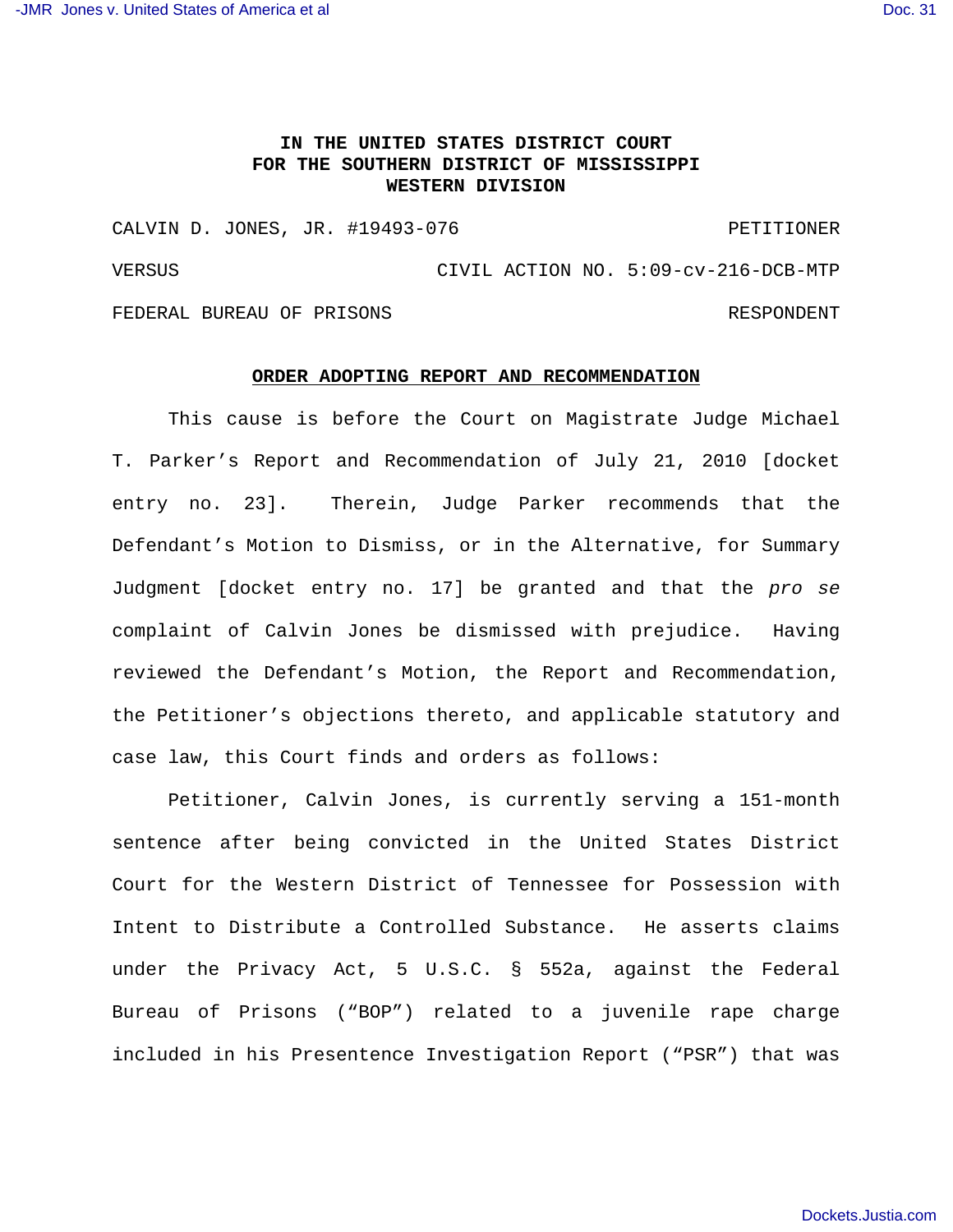maintained in the BOP's Inmate Central Records System. Petitioner complains that his juvenile record should have been sealed and was erroneously included in his PSR which led to his designation as a sex offender and negatively impacted his custody and security classification in prison. He also alleges he was not given proper notice of being a sex offender and that his wife divorced him as a result of being sent a copy of the PSR in July and August 2004.

Magistrate Judge Roper granted the Defendant's Motion as to the Petitioner's Privacy Act claims because the Act allows agencies such as the BOP to exempt themselves from certain provisions and the BOP has done so with respect to its Inmate Central Record System, in which Petitioner's PSR is maintained. 28 C.F.R. § 16.97(a)(4); McClellan v. Bureau of Prisons, 2006 WL 2711631 (S.D. Miss. Aug. 2, 2006). Accordingly, Judge Roper held that Petitioner had no claim against the BOP for a violation of the Privacy Act. Further, even if the Privacy Act were applicable to the BOP's Central Record System, Judge Roper determined that the Petitioner's claim has no merit because inmates have no constitutionally protected interest in being housed in a particular facility, in their security classifications, or in being assigned a particular job. Meachum v. Fano, 427 U.S. 215, 224-25 (1976) (facility); Wilkerson v.

2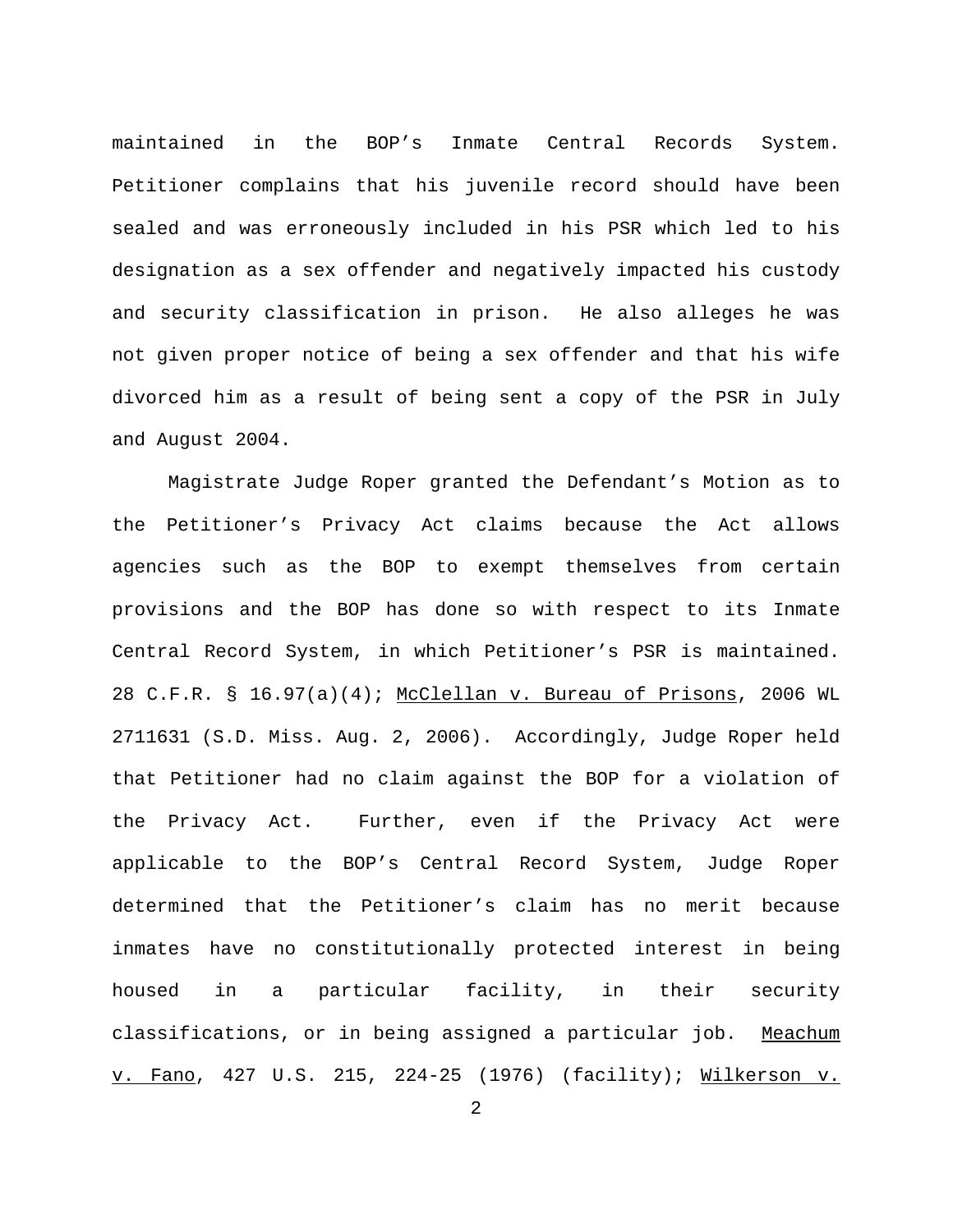Stalder, 329 F.3d 431, 435-36 (5th Cir. 2003) (classification); Jackson v. Cain, 864 F.2d 1235, 1250 (5th Cir. 1989) (job).

With respect to Petitioner's claim that he was not given proper notice of his designation as a sex offender under 18 U.S.C. 4042(c), Judge Roper determined that the statute required the BOP to inform a person *being released* from prison to register as a sex offender and because Petitioner is still incarcerated, his claim has no merit. With respect to Petitioner's claim that the BOP mailed his PSR to Petitioner's wife in 2004 which caused her to divorce him, Judge Roper determined that Petitioner had submitted no proof that the PSR was the cause of his divorce but that even if he had, such a claim was time-barred by the two-year statute of limitations set forth in 5 U.S.C. § 552a(g)(5).

Petitioner now objects to Judge Roper's Report and Recommendation, largely reiterating the claims made in his complaint. With respect to Petitioner's claim under the Privacy Act, this Court agrees that the BOP's Inmate Record System is exempt from the Act and that even if it were not, Petitioner has no protected liberty interest in being housed in a particular facility, in his security classification, or in being assigned a particular job. This Court further agrees that Petitioner has no claim under 18 U.S.C. § 4042(c) with regard to his status as a sex offender because he has not yet been released from prison.

3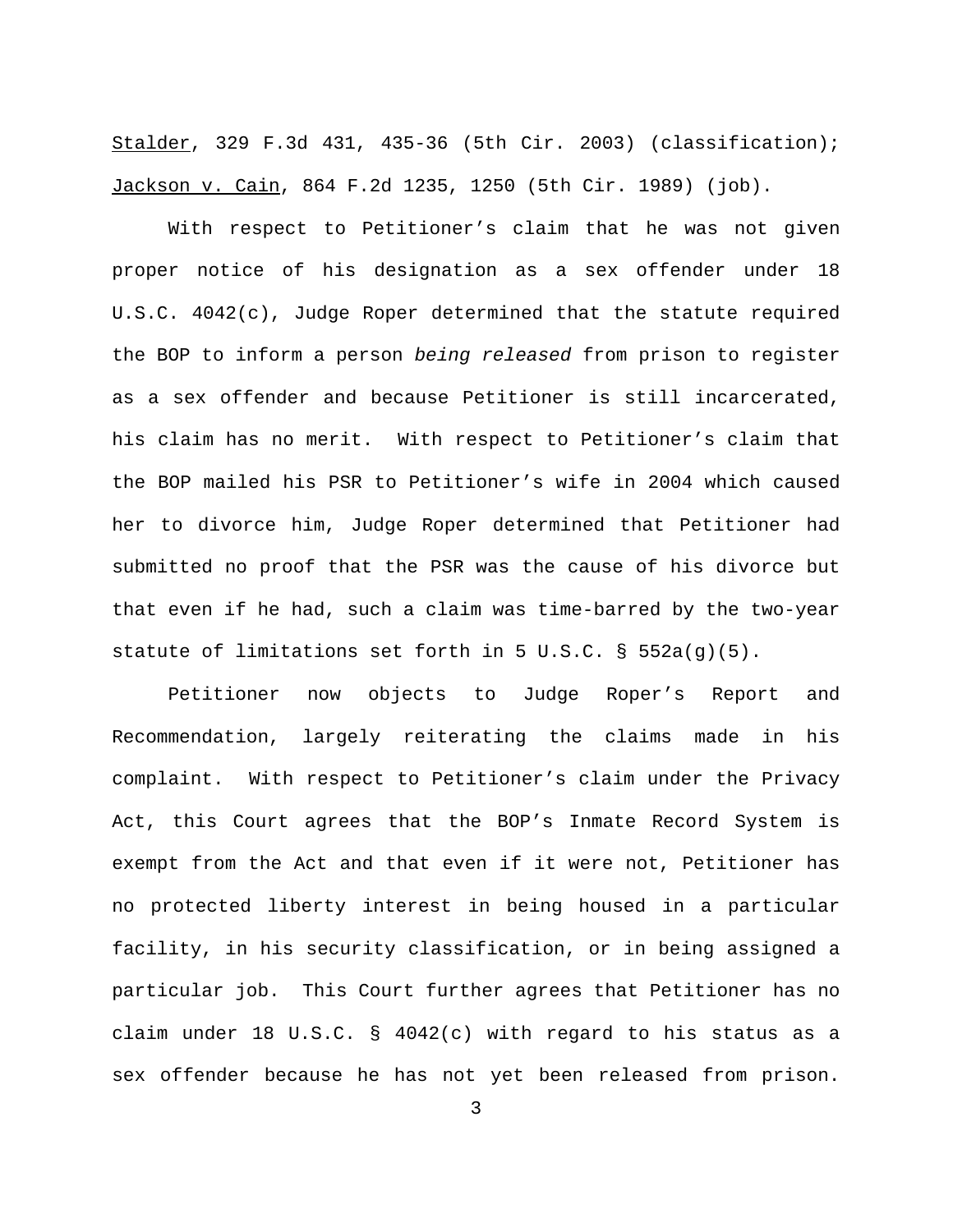To the extent that Petitioner makes arguments related to the sentence he received as a result of the juvenile charge being included erroneously in the PSR, such an argument should have been raised before he was sentenced and will not be considered in the context of this civil action.

With respect to Petitioner's wife allegedly divorcing him after receiving the PSR in 2004, Petitioner now argues that he was not aware of the inclusion of his juvenile charge in his PSR until 2008 and thus that his claim should not be time-barred. But Petitioner's complaint contradicts the timeline he now describes because it states that he began pursuing his administrative remedies with respect to the PSR in 2006 and thus he must have known no later than 2006 that his PSR included the juvenile charge. Moreover, the relevant statute of limitations for the Privacy Act allows for tolling due to the plaintiff's late discovery of a claim only where the defendant agency "has materially and willfully misrepresented any information" required to be disclosed under the Act. 5 U.S.C. § 522a(g)(5). Petitioner has not alleged such willful misrepresentation by the BOP and therefore, his claim is time barred regardless of when he discovered it.

After a de novo review of the Magistrate Judge's Report and Recommendation and a review of the Petitioner's objections, this

4